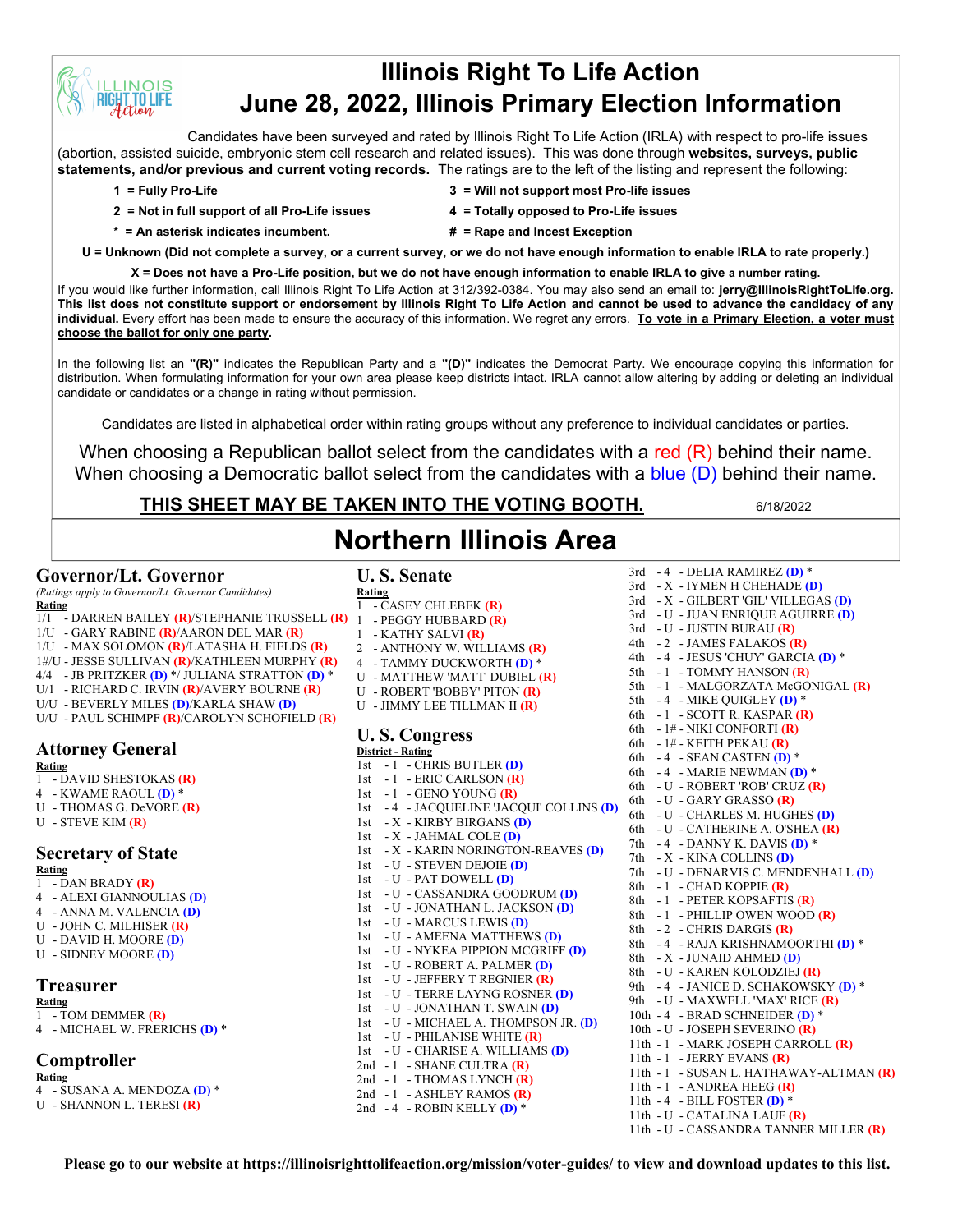14th - 1 - JACK LOMBARDI II **(R)** 14th - 1 - JAMES T. 'JIM' MARTER **(R)** 14th - 1 - JAIME MILTON **(R)** 14th - 4 - LAUREN UNDERWOOD **(D)** \* 14th - U - SCOTT R. GRYDER **(R)** 14th - U - MIKE KOOLIDGE **(R)** 16th - 1 - JoANNE GUILLEMETTE **(R)** 16th - 1 - DARIN LaHOOD **(R)** \* 16th - 1 - WALT PETERS **(R)** 16th - 1 - MICHAEL REBRESH **(R)**

#### **State Senators**

**District - Rating** 1st - 4 - JAVIER LOERA CERVANTES **(D)** 2nd - 4 - OMAR AQUINO **(D)** \* 2nd - U - WILMER A. MALDONADO **(D)** 2nd - U - WILSON VAZQUEZ **(D)** 3rd - 4 - MATTIE HUNTER **(D)** \* 4th - 4 - KIMBERLY A. LIGHTFORD **(D)** \* 5th - 4 - PATRICIA VAN PELT **(D)** \* 6th - 4 - SARA FEIGENHOLTZ **(D)** \* 7th - 4 - MIKE SIMMONS **(D)** \* 8th - 4 - RAM VILLIVALAM **(D)** \* 9th - 4 - LAURA FINE **(D)** \* 10th - 4 - ROBERT MARTWICK **(D)** \* 10th - U - ERIN ELIZABETH JONES **(D)** 11th - U - MIKE PORFIRIO **(D)** 12th - 4 - CELINA VILLANUEVA (D) \* 12th - U - JAVIER YAÑEZ **(D)** 13th - 4 - ROBERT PETERS **(D)** \* 14th - 4 - EMIL JONES III **(D)** \* 15th - 3 - NAPOLEON B. HARRIS III **(D)** \* 16th - U - WILLIE PRESTON **(D)** 16th - U - LAMONT RAYMOND WILLIAMS **(D)** 17th - 4 - ELGIE R. SIMS JR. **(D)** \* 18th - 1 - CHRISTINE SHANAHAN McGOVERN **(R)** 18th - 2 - BILL CUNNINGHAM **(D)** \* 19th - 3 - MICHAEL E. HASTINGS **(D)** \* 19th - U - PATRICK SHEEHAN **(R)** 20th - 4 - CRISTINA PACIONE-ZAYAS **(D)** \* 21st - 4 - LAURA ELLMAN **(D)** \* 21st - U - KATHLEEN MURRAY **(R)** 22nd - 4 - CRISTINA CASTRO **(D)** \* 23rd - 4 - SUZANNE 'SUZY' GLOWIAK-HILTON **(D)** \* 16th - X - KEVIN OLICKAL **(D)** 23rd - U - DENNIS M. REBOLETTI **(R)** 24th - U - SETH LEWIS **(R)** 25th - 1 - HEATHER BROWN **(R)** 25th - 4 - KARINA VILLA **(D)** \* 26th - 1 - DAN McCONCHIE **(R)** \* 26th - 4 - MARIA PETERSON **(D)** 27th - 4 - ANN GILLESPIE **(D)** \* 27th - U - JOSHUA ALVARADO **(R)** 27th - U - BILL ROBERTSON **(R)** 28th - 4 - LAURA M. MURPHY **(D)** \* 29th - 4 - JULIE A. MORRISON **(D)** \* 30th - 4 - ADRIANE JOHNSON **(D)** \* 31st - 4 - MARY EDLY-ALLEN **(D)** 31st - 4 - SAM YINGLING **(D)** 31st - U - ADAM A. SOLANO **(R)** 32nd - 1 - CRAIG WILCOX **(R)** \* 33rd - 2 - DONALD P. DeWITTE **(R)** \* 35th - 1 - DAVE SYVERSON **(R)** \* 35th - U - ELI NICOLOSI **(R)** 38th - 1# - SUE REZIN **(R)** \* 39th - 4 - DON HARMON **(D)** \* 40th - X - PATRICK J. JOYCE **(D)** \* 40th - U - PHILIP NAGEL **(R)** 40th - U - KRYSTYNA VELA **(R)** 41st - 2 - JOHN CURRAN **(R)** \* 42nd - 4 - LINDA HOLMES **(D)** \* 42nd - U - PAUL J. SANTUCCI **(R)**

43rd - U - DIANE M. HARRIS **(R)** 43rd - U - MICHELLE LEE **(R)** 43rd - U - ERIC MATTSON **(D)** 49th - 1 - JAMES E. LAWSON JR. **(R)** 49th - 1 - FELICITY JOY SOLOMON **(R)** 49th - X - MEG LOUGHRAN CAPPEL **(D)** \* 49th - U - STACEY KEAGLE **(R)** 53rd - 2 - JASON BARICKMAN **(R)** \* **State Representatives District - Rating** 1st - 4 - AARON M. ORTIZ **(D)** \* 2nd - 4 - ELIZABETH 'LISA' HERNANDEZ **(D)** \* 3rd - 4 - EVA-DINA DELGADO **(D)** \* 3rd - U - JONATHAN SERRANO **(R)** 4th - 4 - LILIAN JIMENEZ **(D)** 4th - U - MANUEL JIMENEZ JR **(D)** 4th - U - JD SLOAT **(R)** 4th - U - HECTOR VILLAFUERTE **(D)** 5th - 4 - LAMONT J. ROBINSON **(D)** \* 6th - 4 - SONYA MARIE HARPER **(D)** \* 6th - U - CAROLYNN DENISE CRUMP **(D)** 7th - 4 - EMANUEL 'CHRIS' WELCH **(D)** \* 7th - U - EDDIE L. KORNEGAY JR. **(R)** 8th - 4 - LA SHAWN K. FORD **(D)** \* 9th - 4 - LAKESIA COLLINS **(D)** \* 10th - 4 - JAWAHARIAL 'OMAR' WILLIAMS **(D)** \* 11th - 4 - ANN M. WILLIAMS **(D)** \* 12th - 4 - MARGARET CROKE **(D)** \* 12th - U - GEORGE KEMPER **(R)** 13th - 1 - ALPER TURAN **(R)** 13th - 4 - EILEEN DORDEK **(D)** 13th - X - JOSEPH 'JOE' STRUCK **(D)** 13th - U - HOAN HUYNH **(D)** 13th - U - FERNANDO 'SERGIO' MOJICA **(D)** 13th - U - ANDREW 'ANDY' PETERS **(D)** 14th - 4 - KELLY M. CASSIDY **(D)** \* 15th - 1# - MARK R. ALBERS **(R)** 15th - 3 - MICHAEL J. KELLY **(D)** \* 15th - X - MICHAEL PATRICK RABBITT **(D)** 16th - 1 - VINCE ROMANO **(R)** 16th - 4 - DENYSE WANG STONEBACK **(D)** \* 17th - 4 - JENNIFER GONG-GERSHOWITZ **(D)** \* 17th - U - BRADLEY MARTIN **(R)** 18th - 1 - CHARLES HUTCHINSON **(R)** 18th - 4 - ROBYN GABEL **(D)** \* 19th - 4 - LINDSEY LaPOINTE **(D)** \* 19th - U - TINA WALLACE **(D)** 20th - U - BRAD STEPHENS **(R)** \* 21st - 3 - MICHAEL J. ZALEWSKI **(D)** \* 21st - X - ABDELNASSER RASHID **(D)** 21st - U - MATTHEW J. SCHULTZ **(R)** 22nd - 4 - ANGIE GUERRERO-CUELLAR **(D)** \* 23rd - 4 - EDGAR GONZALEZ JR. **(D)** \* 24th - 4 - THERESA MAH **(D)** \* 25th - 3 - CURTIS J. TARVER II **(D)** \* 25th - U - JOSEF MICHAEL CARR **(D)** 25th - U - LORI YOKOYAMA **(R)** 26th - 4 - KAM BUCKNER **(D)** \* 27th - 4 - JUSTIN Q. SLAUGHTER **(D)** \* 27th - X - JASIMONE WARD **(D)** 28th - 3 - ROBERT 'BOB' RITA **(D)** \* 29th - 3 - THADDEUS JONES **(D)** \* 29th - U - MONET S. WILSON **(D)** 30th - 3 - WILLIAM 'WILL' DAVIS **(D)** \* 30th - U - PATRICIA BONK **(R)** 31st - 1 - KENNETH J. YERKES **(R)** 31st - 3 - MARY E. FLOWERS **(D)** \* 32nd - 3 - CYRIL NICHOLS **(D)** \* 32nd - U - CARL R. KUNZ **(R)**

43rd - 4 - RACHEL VENTURA **(D)**

33rd - 4 - MARCUS C. EVANS JR. **(D)** \* 34th - 1 - FREDERICK L. WALLS **(R)** 34th - 4 - NICHOLAS 'NICK' SMITH **(D)** \* 35th - 1 - HERB HEBEIN **(R)** 35th - 3 - FRANCES ANN HURLEY **(D)** \* 36th - 1 - ROBBIE KATHERINE SEGINA **(R)** 36th - 3 - KELLY M. BURKE **(D)** \* 36th - U - DAVID SHEPPARD **(R)** 37th - 1# - TIM OZINGA **(R)** \* 38th - 1# - TOM TOOLIS **(R)** 38th - 4 - DEBBIE MEYERS-MARTIN **(D)** \* 39th - 4 - WILL GUZZARDI **(D)** \* 40th - 4 - JAIME M. ANDRADE JR. **(D)** \* 41st - 4 - JANET YANG ROHR **(D)** \* 41st - U - JENNIFER BRUZAN TAYLOR **(R)** 42nd - 4 - TERRA COSTA HOWARD **(D)** \* 42nd - U - STEFANIE HOOD **(R)** 43rd - 4 - ANNA MOELLER **(D)** \* 43rd - U - ANGELA HALLOCK NOWAK **(R)** 44th - 3 - FRED CRESPO **(D)** \* 44th - U - PATRICK THOMAS BROUILLETTE **(R)** 45th - 4 - JENN LADISCH DOUGLASS **(D)** 45th - U - DEANNE MARIE MAZZOCHI **(R)** \* 46th - 4 - DIANE BLAIR-SHERLOCK **(D)** 46th - U - ROBERT R STEVENS **(R)** 47th - 1 - AMY L. GRANT **(R)** \* 48th - U - AZAM NIZAMUDDIN **(D)** 48th - U - JENNIFER SANALITRO **(R)** 49th - 4 - MAURA HIRSCHAUER **(D)** \* 49th - U - KEVIN WALLACE **(R)** 50th - 4 - BARBARA HERNANDEZ **(D)** \* 51st - 1 - CHRIS BOS **(R)** \* 51st - X - NABEELA SYED **(D)** 51st - U - CHELSEA LALIBERTE BARNES **(D)** 52nd - 1 - MARTIN McLAUGHLIN **(R)** \* 52nd - 4 - MARY MORGAN **(D)** 53rd - 4 - MARK L. WALKER **(D)** \* 53rd - U - JACK VRETT **(R)** 54th - 4 - MARY BETH CANTY **(D)** 54th - U - MICHELE HUNTER **(R)** 55th - 3 - MARTIN J. MOYLAN **(D)** \* 55th - U - MICHAEL M. LUPO **(R)** 56th - 4 - MICHELLE MUSSMAN **(D)** \* 56th - U - E DALE LITNEY **(R)** 57th - 4 - JONATHAN CARROLL **(D)** \* 57th - U - RORY WELCH **(R)** 58th - 4 - BOB MORGAN **(D)** \* 59th - 4 - DANIEL DIDECH **(D)** \* 60th - 3 - RITA MAYFIELD **(D)** \* 61st - 1# - PETER PETTORINI **(R)** 61st - 4 - JOYCE MASON **(D)** \* 62nd - 4 - LAURA FAVER DIAS **(D)** 62nd - 4 - THOMAS MAILLARD **(D)** 62nd - U - ADAM R. SHORES **(R)** 62nd - U - TERRY WILKE **(D)** 63rd - 1 - STEVEN REICK **(R)** \* 63rd - 4 - BRIAN D MEYERS **(D)** 64th - 1 - TOM WEBER **(R)** \* 65th - 1# - DAN UGASTE **(R)** \* 66th - 1 - CONNIE CAIN **(R)** 66th - 4 - SUZANNE M. NESS **(D)** \* 66th - U - ARIN THROWER **(R)** 69th - 1 - JOE C. SOSNOWSKI **(R)** \* 69th - 4 - PETER JANKO **(D)** 70th - 1 - JEFF KEICHER **(R)** \* 75th - 1 - JED DAVIS **(R)** 75th - 1# - DAVID ALLEN WELTER **(R)** \* 77th - 4 - KATHLEEN WILLIS **(D)** \* 77th - U - ANTHONY AIRDO **(R)** 77th - U - NORMA HERNANDEZ **(D)** 78th - 4 - CAMILLE LILLY **(D)** \*